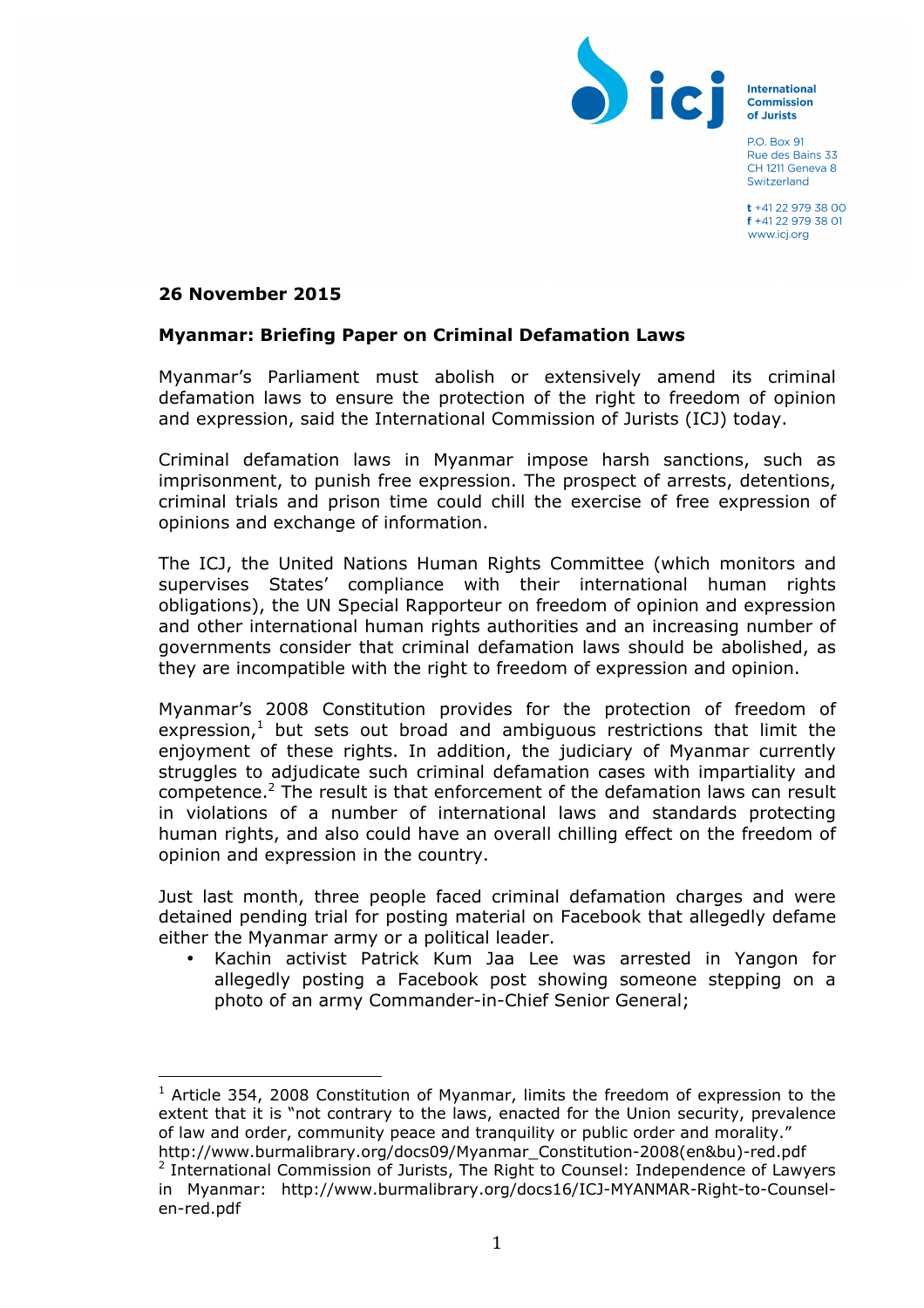- Chaw Sandi Tun was arrested for a Facebook post pointing out that an army official was wearing clothes of a similar colour to those of then opposition leader Aung San Suu Kyi; and
- Maung Saungkha was arrested for allegedly posting a poem on Facebook he had written about having a tattoo of the President on his penis. His next hearing at Shwepyithar Township has been scheduled for tomorrow.

The ICJ is monitoring some of these trials to assess their compliance with international laws and standards. In one such trial, involving Patrick Kum Jaa Lee, the accused has been denied bail for the fifth time this week despite his ailing health.

The laws used to charge and detain the accused are the Electronic Transaction Law, specifically under provision 34(d), the Myanmar Telecommunications Law, specifically under provision 66(d), and Article 500 of the Penal Code.

Each of these laws is detailed below.

# **Electronic Transaction Law<sup>3</sup>**

Section 34(d) under the Electronic Transaction Law is directed at those committing the offences of *"creating, modifying or altering of information or distributing of information created, modified or altered by electronic technology to be detrimental to the interest of or to lower the dignity of any organization or any person."*

The Electronic Transaction Law was signed into law in 2004 by General Than Shwe, former junta leader and Chairman of the State Peace and Development Council. This law has been used to imprison activists and political dissidents for sending or receiving "detrimental" e-mails.

In 2013, however, the seventh regular session of the Lower House approved a proposal to amend the Electronic Transactions Law and reduce the penalties from the possibility of imprisonment to fines only.<sup>4</sup>

## **Myanmar Telecommunications Law5**

*66. Whoever commits any of the following acts shall, on conviction, be liable to imprisonment for a term not exceeding three years or to a fine or to both:* 

  $3$  Electronic Transaction Law: http://www.pyithuhluttaw.gov.mm/?g=laws&page=10

<sup>&</sup>lt;sup>4</sup> Punishments reduced but Burma's harsh online law remains, The Irrawaddy, 24 October 2015: http://www.irrawaddy.org/burma/punishments-reduced-burmasharsh-online-law-remains.html

<sup>&</sup>lt;sup>5</sup> The Myanmar Telecommunications Law:

http://www.mcit.gov.mm/content/telecommunications-law.html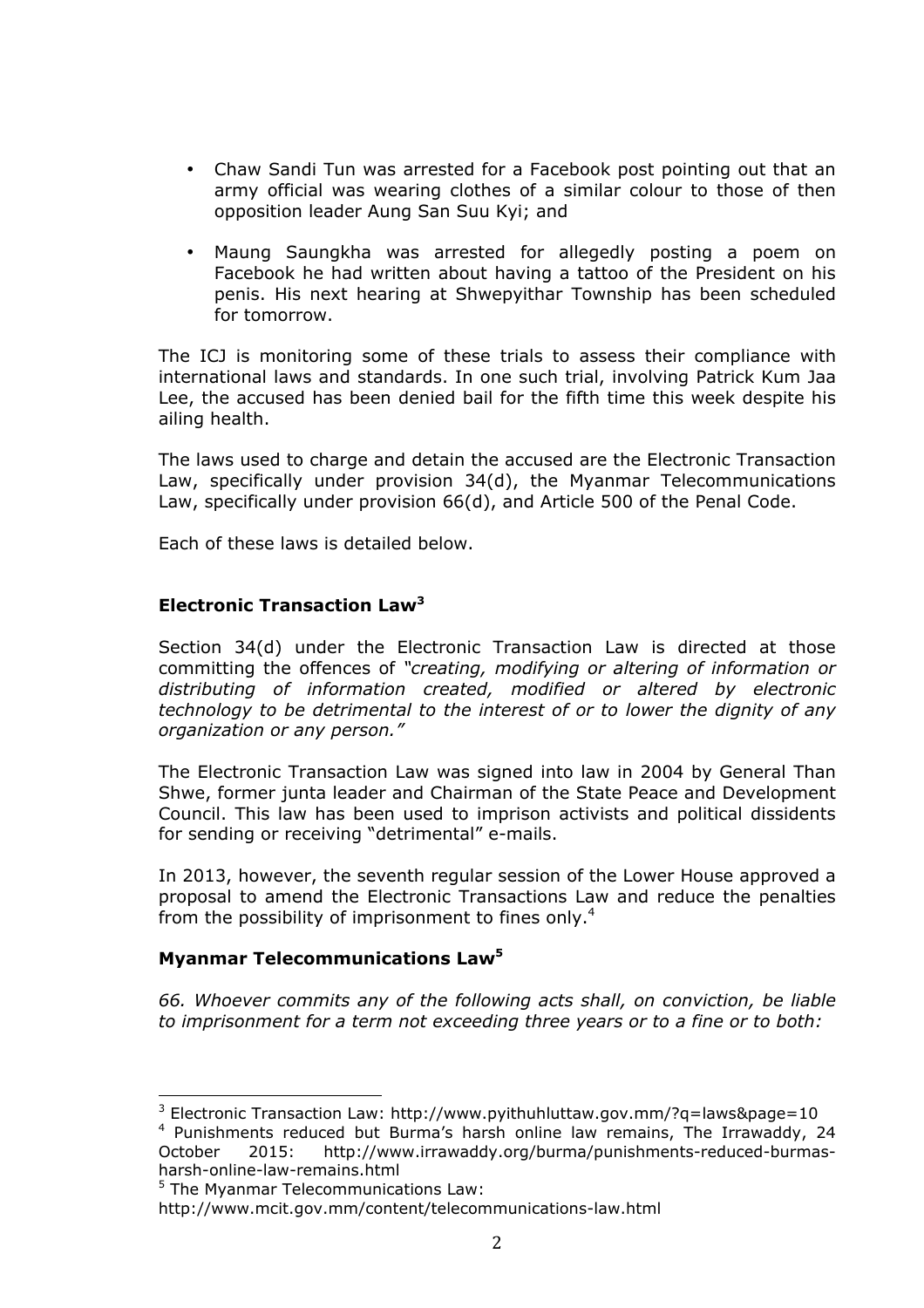*(d) Extorting, coercing, restraining wrongfully, defaming, disturbing, causing undue influence or threatening to any person by using any Telecommunications Network.*

The Myanmar Telecommunications Law, signed into law by President Thein Sein on 8 October 2013, sets the general framework for the telecommunications sector in Myanmar.

If convicted under 66(d) of the Myanmar Telecommunications Law, the accused is liable for imprisonment not exceeding three years or a fine or both.

## **Article 500 of the Penal Code<sup>6</sup>**

*Whoever defames another shall be punished with simple imprisonment for a term which may extend to two years, or with fine, or with both.*

## **International Standards on the Freedom of Opinion and Expression**

Freedom of opinion and expression are universal and inalienable rights of every human being and are indispensable for the fulfilment and enjoyment of many other human rights. This has been recognized in multiple international instruments, including in the Universal Declaration of Human Rights (UDHR) and the International Covenant of Civil and Political Rights (ICCPR). $^7$  These standards are now part of general international law and customary international law.<sup>8</sup> The UN Human Rights Committee has provided the most authoritative interpretation of the scope of the right to freedom of expression. In its General Comment 34, which states that this right includes "the expression and receipt of communications of every form of idea and opinion capable of transmission to others to others such as political discourse, commentary on one's own and on public affairs."<sup>9</sup>

#### **Misuse of defamation laws to criminalize freedom of opinion and expression**

Myanmar's criminal defamation complaints severely curtail the exercise of the right to freedom of opinion and expression.

 

<sup>&</sup>lt;sup>6</sup> Myanmar Penal Code:

http://www.wipo.int/edocs/lexdocs/laws/en/mm/mm004en.pdf

 $7$  Universal Declaration of Human Rights, Article 19; International Covenant of Civil and Political Rights (Article 19). Article 19 of the ICCPR on the right to freedom of expression, also includes the right to impart information.

 $8$  At UPR meetings that the ICJ had held in Geneva in October 2015, the diplomatic community had stated that they would continue to recommend that Myanmar signs up to the ICCPR, a central component to the International Bill of Rights, in its upcoming review in the Human Rights Council on 6 November 2015. Myanmar has stated that it would consider signing up to the ICCPR, in both of its Universal Periodic Review (UPR) cycles in 2011 and 2015 after pressure from the international community.

<sup>9</sup> UN Human Rights Committee, *General Comment No. 34, Article 19: Freedoms of*  opinion and expression, UN Doc CCPR/C/GC/34 (2011), para. 11.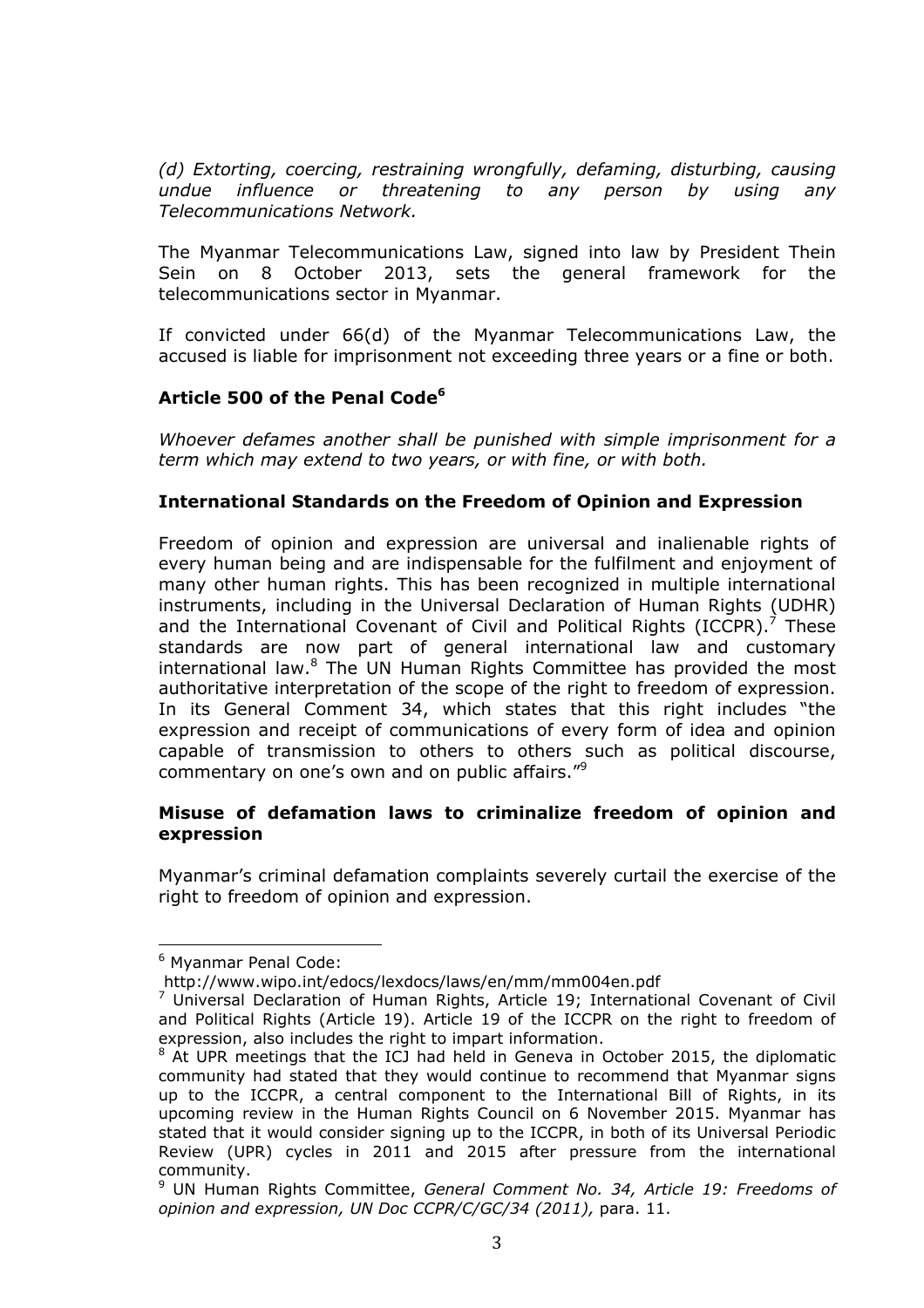This right to freedom of expression protects every form of expression including electronic and internet-based. $^{10}$ 

The UN Special Rapporteur on freedom of expression has underscored that, since the internet has become a major means by which individuals can exercise their rights, including freedom of expression, the framework of international human rights law is especially important for application to this context as well.<sup>11</sup> The Special Rapporteur has reiterated that justifying any limitation on the freedom of expression on the basis of protecting other rights or reputation of others must not be used to protect the State and its officials from public opinion or criticism.<sup>12</sup> He has clarified that, even though restrictions on this right are allowed under certain conditions, there are some aspects that should never be limited, such as reporting on government activities and corruption in government. $^{13}$ 

The Special Rapporteur has also called for all criminal defamation acts to be revised to remove criminal sanctions and for civil liability proceedings to be the sole form of redress for complaints of damage to reputation.<sup>14</sup> He clarifies, however, that civil penalties for defamation "should not be so heavy as to block freedom of expression and should be designed to restore the reputation harmed, not to compensate the plaintiff or to punish the defendant."<sup>15</sup>

The UN Human Rights Committee said that defamation laws must be crafted so that they do not serve in practice to stifle penal expression. It had also expressed its concern at the misuse of defamation laws to criminalize freedom of expression and has said that such laws should never be used when expression is made without malice<sup>16</sup> and in the public interest.<sup>17</sup>

It has further clarified that imprisonment is never an appropriate penalty for defamation and poses an impermissibly severe impediment to the exercise of

 

<sup>10</sup> General Comment No. 34, *op. cit.,* para. 12.

 $11$  Report of the Special Rapporteur on the promotion and protection of the right to freedom of opinion and expression, UN Doc A/HRC/17/27 (2011), paras. 20-21.

 $12$  This is confirmed by the UN Human Rights Committee: "All public figures, including those exercising the highest political authority such as heads of state and government, are legitimately subject to criticism and political opposition." Also see: UN Doc A/HRC/14/23 (2010), *op. cit.,* para. 82; and General Comment 34, *op. cit.,*  para. 84.

<sup>&</sup>lt;sup>13</sup> Report of the Special Rapporteur on the promotion and protection of the right to freedom of opinion and expression, UN Doc A/HRC/14/23 (2010), para. 81.

 $14$  Report of the Special Rapporteur on the promotion and protection of the right to freedom of opinion and expression, 20 April 2010, Para 83  $15$  Ibid

<sup>&</sup>lt;sup>16</sup> "At least with regard to comments about public figures, consideration should be given to avoiding penalizing or otherwise rendering unlawful untrue statements that have been published in error but without malice," HRC General Comment No. 34, *op. cit.,* para. 47

 $17$ See ICJ's statement on Thailand's Phuketwan Trial, 28 August 2014:

https://www.hrw.org/news/2014/08/28/thailand-immediately-withdraw-criminaldefamation-complaint-against-human-rights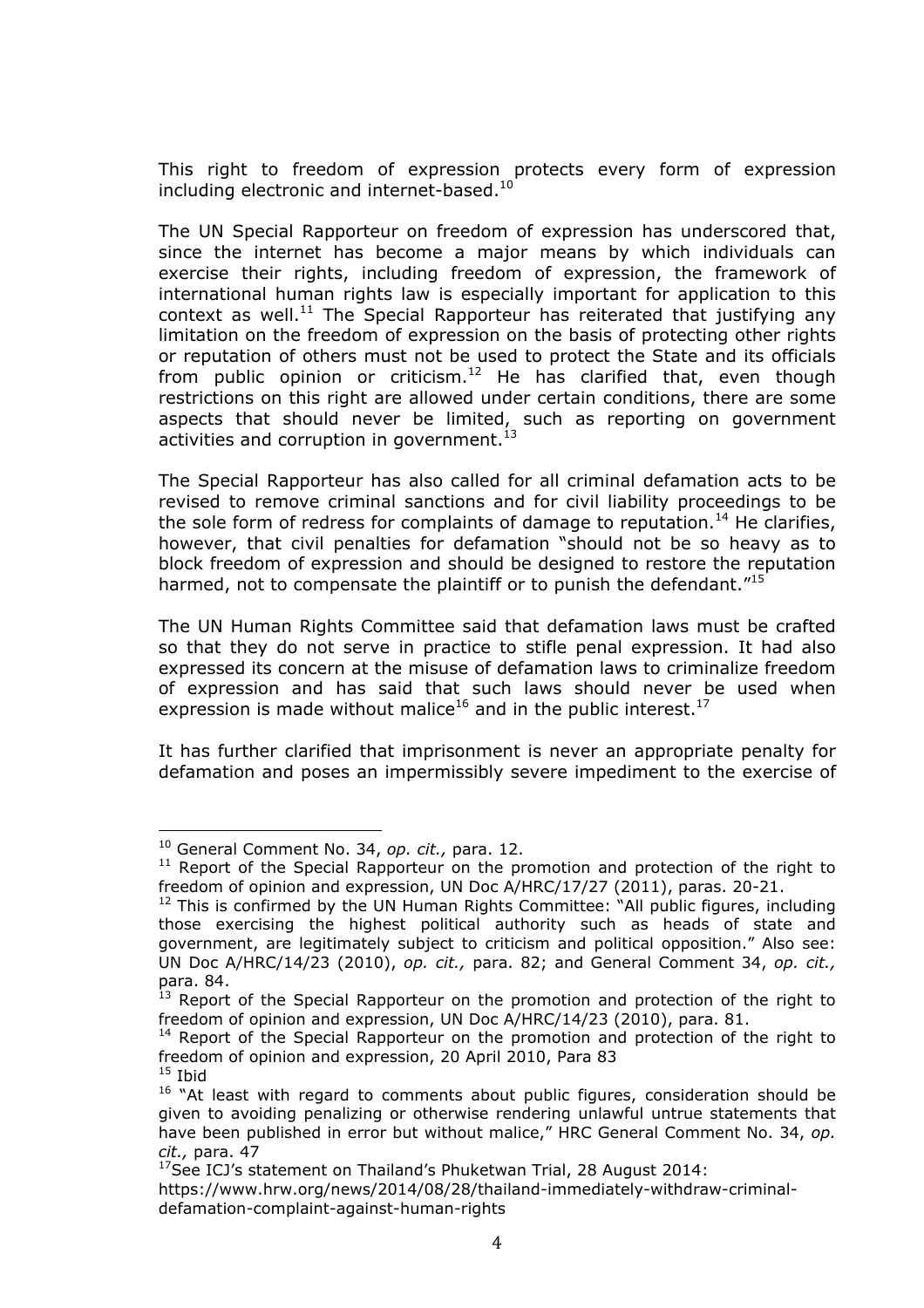free expression.<sup>18</sup> In its General Comment on freedom of expression and opinion, the HRC states that "States parties should consider the decriminalization of defamation and, in any case, the application of the criminal law should only be countenanced in the most serious of cases and imprisonment is never an appropriate penalty. It is impermissible for a State party to indict a person for criminal defamation but then not to proceed to trial expeditiously – such a practice has a chilling effect that may unduly restrict the exercise of freedom of expression of the person concerned and others."19 The HRC further states that "any particular penal defamation laws, should include such defences as the defence of truth and they should not be applied with regard to those forms of expression that are not, of their nature, subject to verification<sup> $n20$ </sup> and "in any event, a public interest in the subject matter of the criticism should be recognized as a defence."<sup>21</sup>

# **Principle of Legality**

Myanmar's defamation laws, by being either vague or overly broad, also do not conform to the principle of legality. This undermines the rule of law as they are not formulated clearly and precisely to ensure that individuals can regulate their conduct accordingly.

Notions such as "disturbing" or "causing undue influence", as set out in the Telecommunication Law, are particularly vague and prone to arbitrary and highly subjective interpretation and application. It is unclear what constitutes "disturbing" content or what influence is "undue." They leave the door open to selective prosecution and interpretation by the State to crack down on certain forms of online media content, such as Facebook.

## **Conclusion**

 

The capacity of people to freely impart and receive information, including through free political discourse, is critical for a functioning democracy under the rule of law. Should Myanmar courts convict and imprison those detained for criminal defamation, this would not only violate the rights of those unjustly punished, but would also continue to cast a chilling effect on the freedom of expression in Myanmar.

<sup>&</sup>lt;sup>18</sup> The Inter-American Commission on Human Rights has recognized that restricting the freedom of expression through disproportionate sanctions transforms democracy into a system where authoritarianism and human rights violations find fertile ground for imposing themselves on the will of society. It has ruled that in a democratic society, "public officials are more exposed to scrutiny and criticism by the general public. This different protection threshold is justified by the fact that public officials have voluntarily exposed themselves to a stricter scrutiny. Their activities go beyond their private life and expand to enter the arena of public debate." Inter-American Commission on Human Rights, *Report on the situation of human rights defenders in the Americas,* OEA/Ser.L/V/II.124(2006), para. 81.

<sup>19</sup> General Comment No. 34, *op. cit.,* para. 47

 $20$  Ibid

 $21$  Ibid